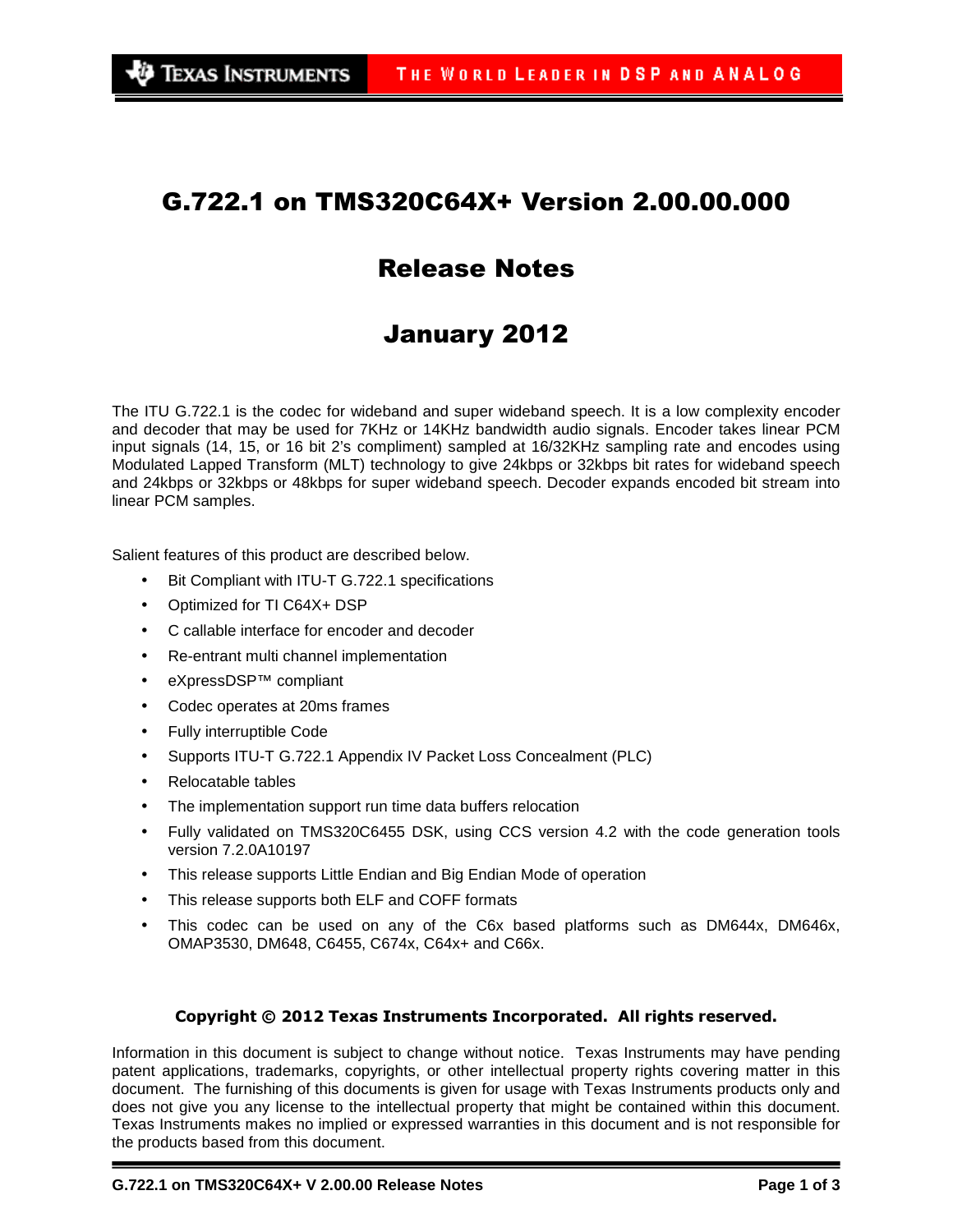### TABLE OF CONTENTS

| $3^{\circ}$ |  |
|-------------|--|
|             |  |
|             |  |
|             |  |